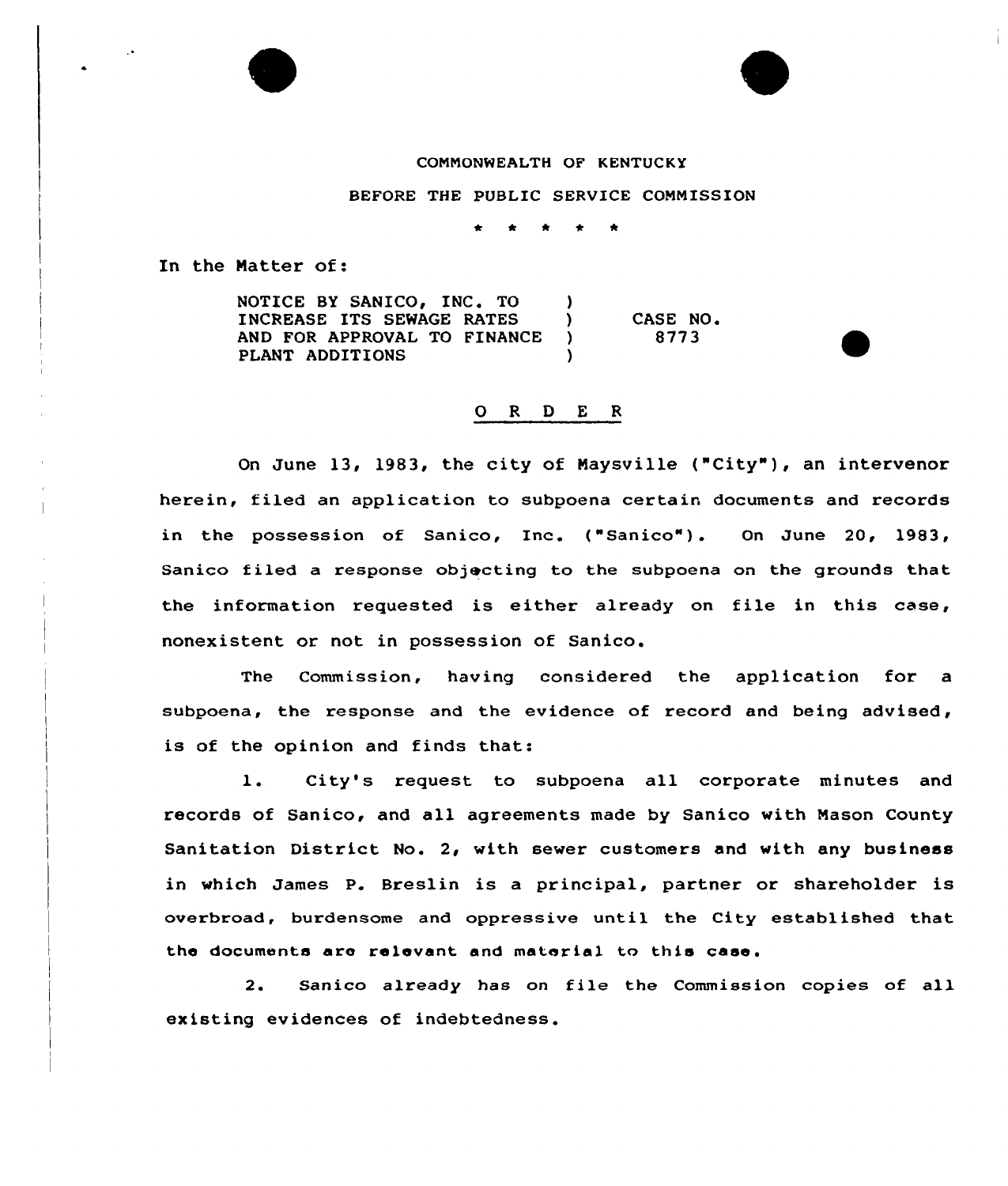3. Sanico already has on file with the Commission in this case and its previous rate case No. 8083 copies of its federal tax returns for the past five years.

4. Sanico has provided detailed records of its financial condition and should not be required to produce its cash disbursements journal until the City establishes that it is relevant and material.

5. Sanico already has on file in this case a copy of a quote for the three phase pumps estimated to cost \$25,682.

6. Sanico's rate application contains numerous references to agreements and transactions with the City regarding Sanico's tie-in to the City's sewer system. The City and all other parties should be provided with copies of all correspondences between Sanico and the City or its utility commission upon which Sanico intends to rely in the hearing .

7. The City and all parties to this case should be afforded an opportunity at the hearing scheduled at 9:30 a.m. on June 23, 1983, to establish the need to subpoena any document not previously provided.

IT IS THEREFORE ORDERED that a subpoena shall be issued to Sanico to provide all correspondence with the City or its utility commission upon which it intends to rely in the hearing.

IT IS FURTHER ORDERED that the City's application to subpoena other documents and records of Sanico be and it hereby is denied until the relevancy and materiality has been established.

 $-2-$